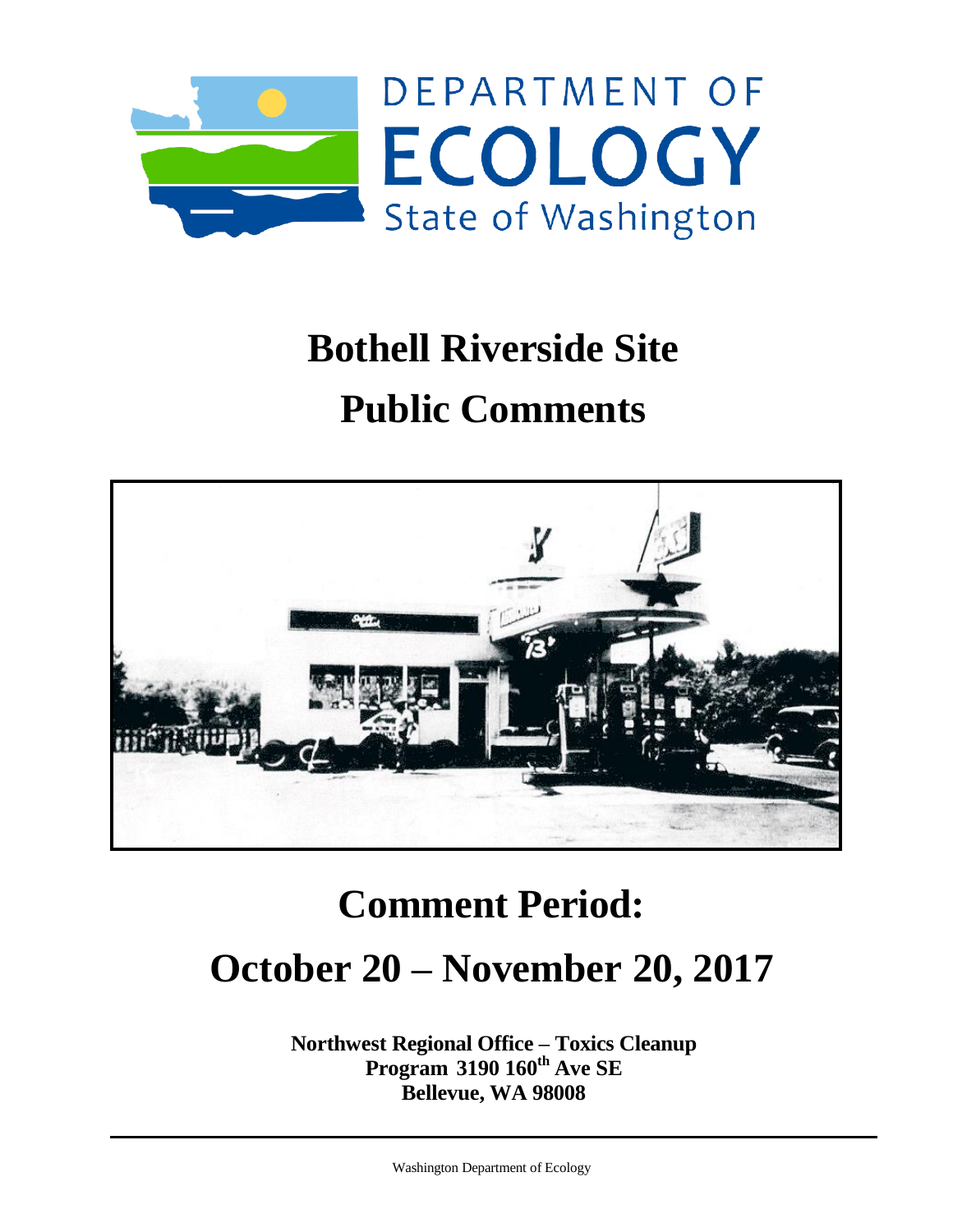## Hi Aparna,

I appreciate your interest in our Bothell Riverside cleanup effort in downtown Bothell. Ecology has responded to your questions, please see below.

## **Question 1**

## **How is the HVOC plume effecting the Sammamish River?**

- **a. Are there surface water samples that have been taken?**
- **i. Where is that data?**

## **Ecology's Response:**

No surface water samples has been taken at the Sammamish River. Since 2008, groundwater samples from various groundwater monitoring wells (MW) have been taken. Groundwater monitoring well RMW7 is located closest to the Sammamish River. (See attached map). The data from RMW7 could, to some extent, represent the plume flowing into the Sammamish River. This well has shown solvent contamination. The pump and treat system is minimizing this discharge.

## **b. I have seen dogs drink and play and in the water, is that safe?**

## **Ecology's Response:**

Even though there is no risk assessment done for dogs drinking and playing in the water. The excess solvent, if any present, in the water poses minimum threat. Solvent is volatile. It tends to evaporate when exposed in a surface waterbody.

Since 2014, a groundwater pump and treat system has been installed at HVOC site. The vinyl chloride concentrations in monitoring well RMW7 has been reduced from 27ppb (parts per billing) to 0.86ppb. The vinyl chloride cleanup level currently being used for HVOC site is 0.2 ppb.

## **c. Are there any groundwater monitoring wells on the South side of the Sammamish River?**

## **i. Has any data been taken on the South side of the Sammamish River?**

## **Ecology's Response:**

There is no groundwater monitoring wells on the South side of the River to my knowledge. I am not aware of any data collected on the South side of the River.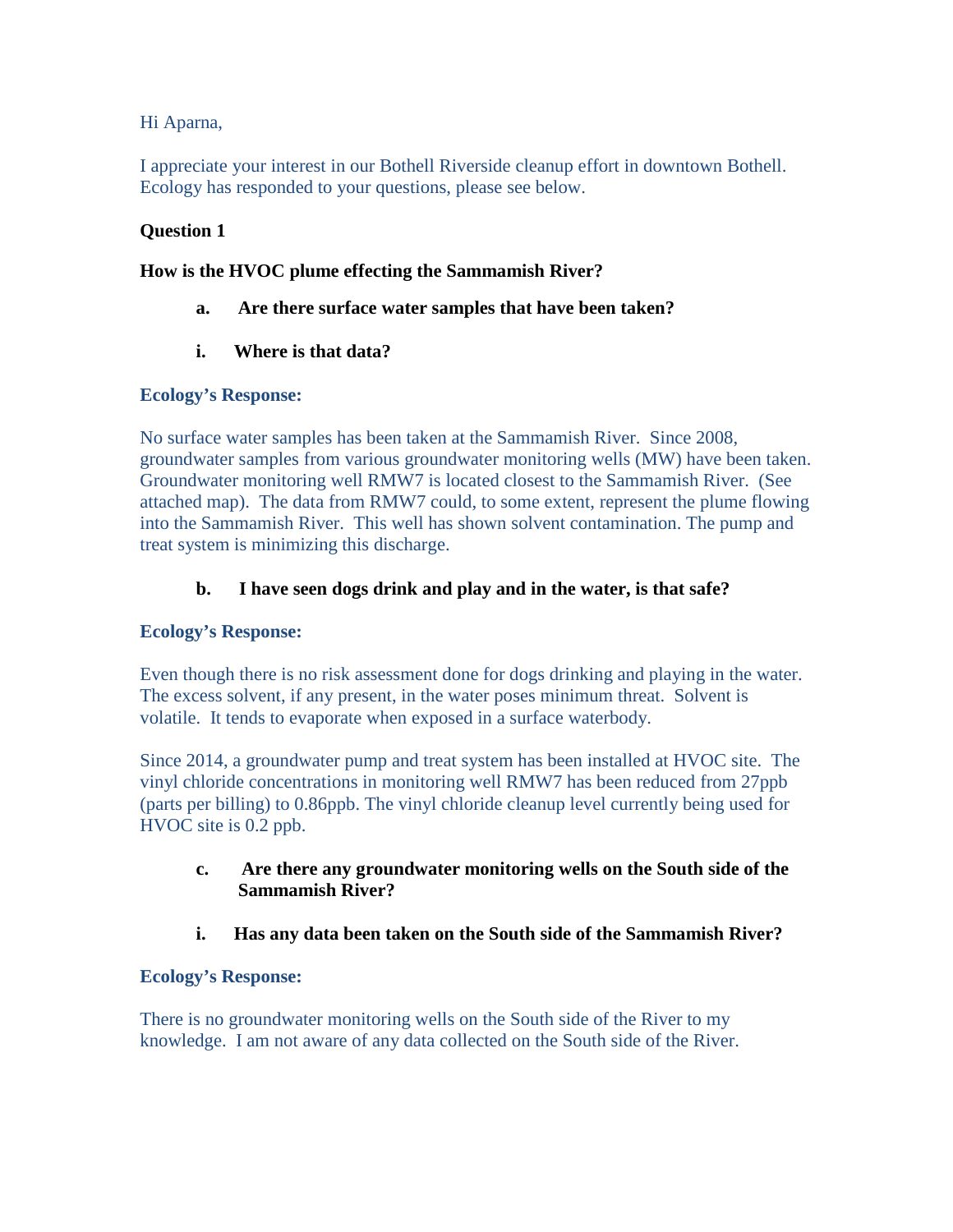The source of the solvent contamination is located on the North side of the River. It is unlikely that ground water from one bank of the river could reach the other side, either via the surface water, or via ground water underneath it.

## **Question 2**

## **What basis were the MCTA clean-up levels calculated on?**

## **Ecology's Response**

The Model Toxics Control Act (MTCA) cleanup level currently used for HVOC site is based on protection of groundwater as a drinking water resource.

## **Question 3**

## **What is the proposed land use of the remediated areas for the TPH site and the HVOC site?**

Part of the TPH site is now under the new Highway 522, and the other part is part of Lot EFG. The city is interested in getting Lot EFG developed. (See attached map)

The HVOC site will remain as a city park.

## **Public Meeting Request**

Additionally, I and my husband Craig would like to formally request a public meeting.

#### **Ecology's Response:**

I've made a note that you and your husband requested a public meeting. Ecology will hold a public meeting if there are 10 requests from the public.

The public comment period for Bothell Riverside for the TPH ends on November 20, 2017. There will be another public comment period for Bothell Riverside HVOC site. Once we evaluate the current groundwater pump and treat system, we will decide if there is additional cleanup required at HVOC site.

Please feel free to contact me if you have any other questions regarding the cleanup efforts at Bothell Riverside site.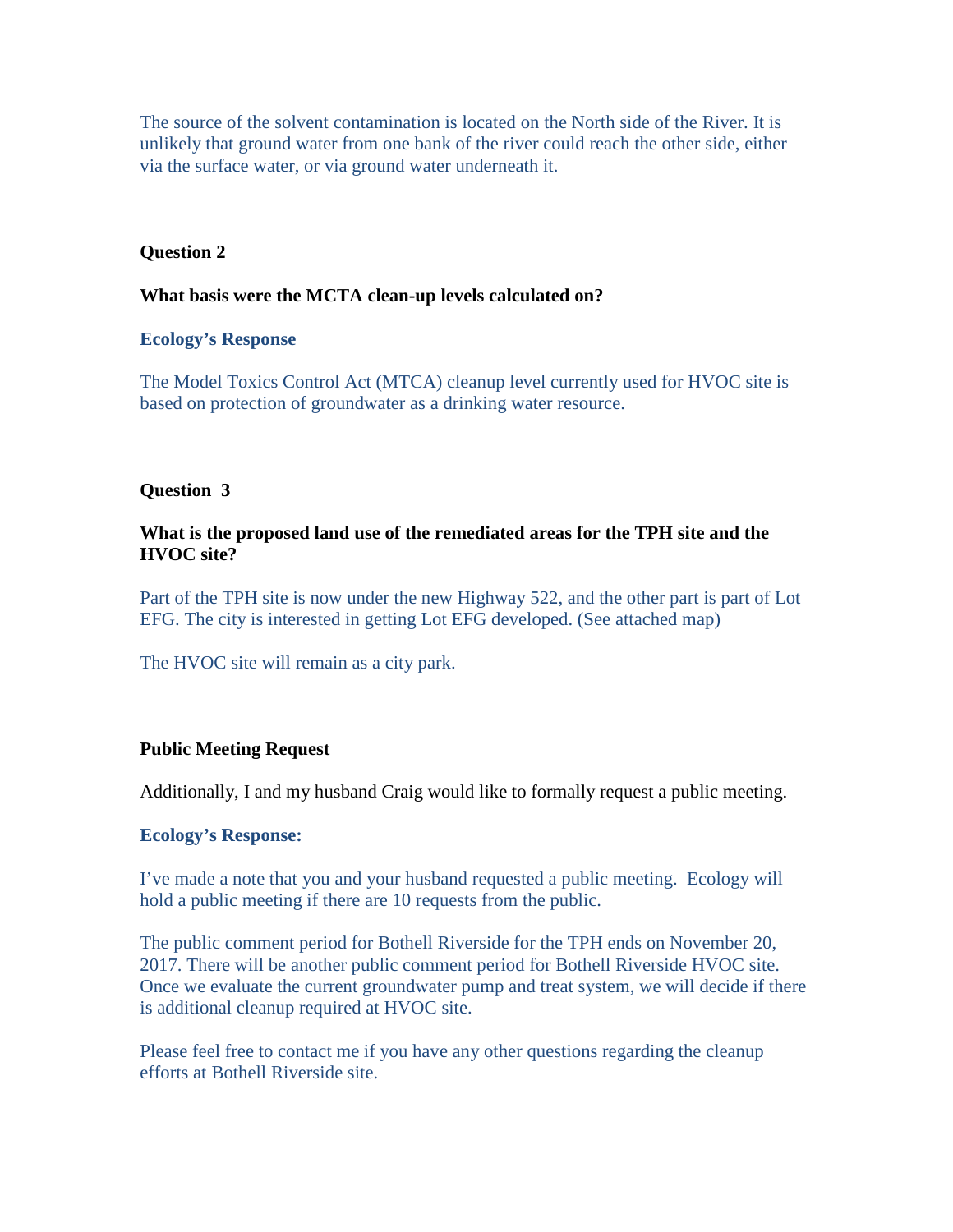Sincerely,

Sunny Becker, Site Manager Ecology Northwest Regional Office -Toxics Cleanup Program  $3190 \, 160$ <sup>th</sup> Ave SE, Bellevue, WA 98008 Phone: 425 649-7185

Bothell Riverside website: <https://fortress.wa.gov/ecy/gsp/CleanupSiteDocuments.aspx?csid=6240>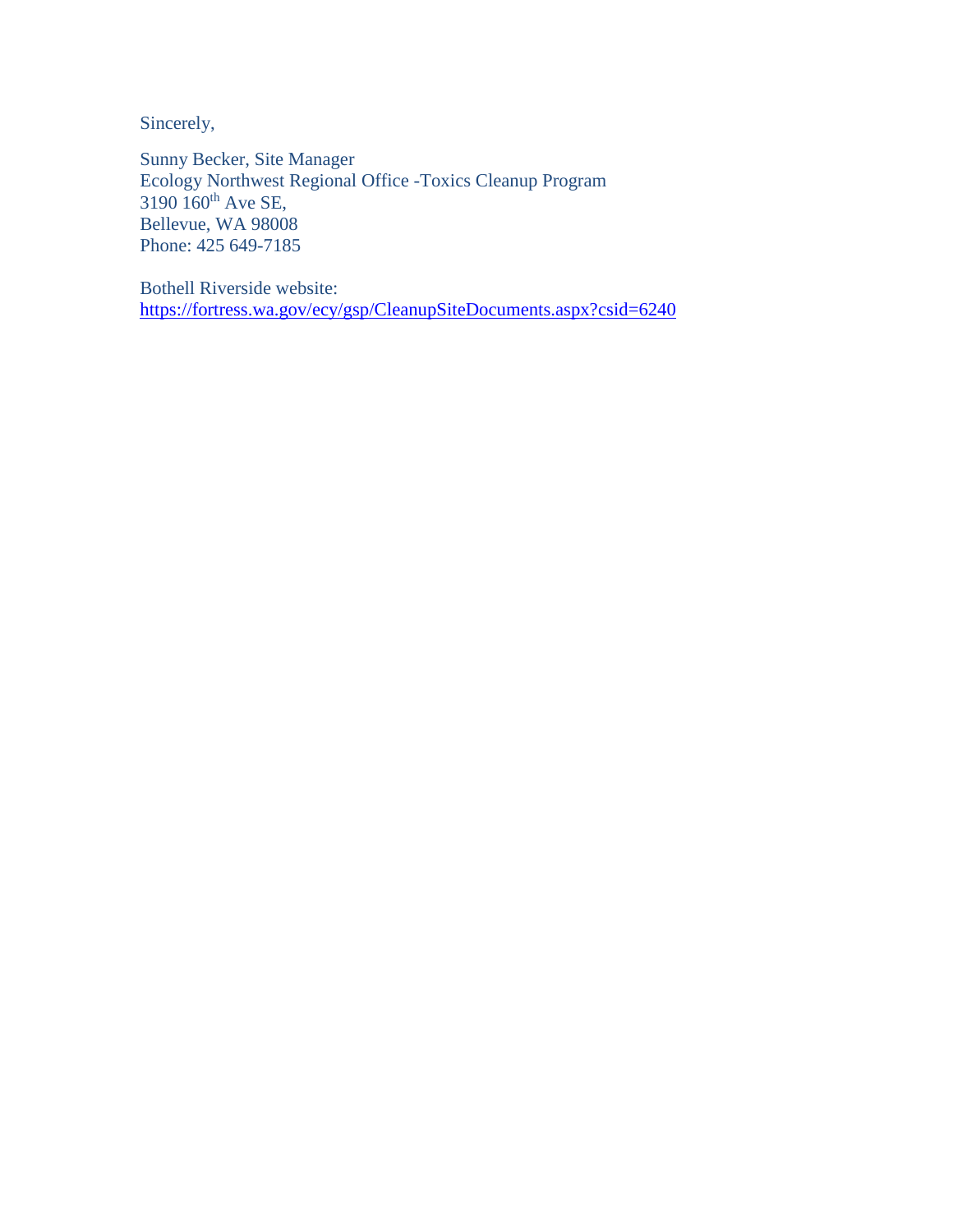Dear Mr. Gregory F Smith,

I appreciate your interest in our Bothell Riverside cleanup effort in downtown Bothell. Ecology has responded to your questions, please see below.

**Question 1: What was the process that resulted in authorization of completion of the re-routing of SR522 through the site after the site was cleared of TPHs, but before it was cleared of HVOCs? Especially since the source of the HVOCs is unknown.**

#### **Ecology's Response:**

Prior to SR 522/SR527 road construction, City of Bothell (City) and Washington State Department of Ecology (Ecology) did the following:

- Investigate the nature and extent of the contamination at the site.
- Conduct an interim action removing the TPH contaminated soil before the SR522/SR527 construction.
- Conduct a second interim action "pump and treat" for the HVOC plume.

The HVOC impacts were not anticipated to require excavation, therefore were not placed on the critical path schedule for roadway construction. The data collected during the investigation do not show any HVOC exceeding Washington State Model Toxics Control Act (MTCA) cleanup level in the soil beneath SR522. There is only one bore hole B14, with PCE concentration of 5.9 ppb in the groundwater. This contamination slightly exceeds the Model Toxics Control Act (MTCA) cleanup level of 5 ppb.

Even though additional groundwater investigations were conducted after the pump and treat system was installed, we still do not know the exact source to the HVOC plume as of today.

## **Question 2: What was the process that resulted in a five year (2008 – 2013) delay between discovery of the HVOC contamination in the site and the activation of the pump and treat system?**

#### **Ecology's Response:**

The Model Toxics Control Act (MTCA) Cleanup Regulation, Chapter 173-340 WAC is Washington state law for assessing and conducting environmental cleanups. The MTCA process consists of site characterization, evaluation of cleanup alternatives, selection of cleanup methods, cost evaluation, etc.

Each step requires negotiations between Ecology and the City. Ecology and the City together decided to move forward with the pump and treat system as an interim action to prevent continued HVOC discharge into Snohomish River. Ecology and the City continues monitoring the effectiveness of the current pump and treat system, and will determine if the pump and treat system will become the final cleanup action for the HVOC plume.

Model Toxics Control Act, is the Washington State Cleanup law, for more information: <https://fortress.wa.gov/ecy/publications/SummaryPages/9406.html>

**Question 3: On Page 6 of the RI rev 3 May 23 2017 the last two lines of section 2.1 identify the HVOC area, while not specifying the part underneath the new SR522. Figure 2 does show the HVOC area as**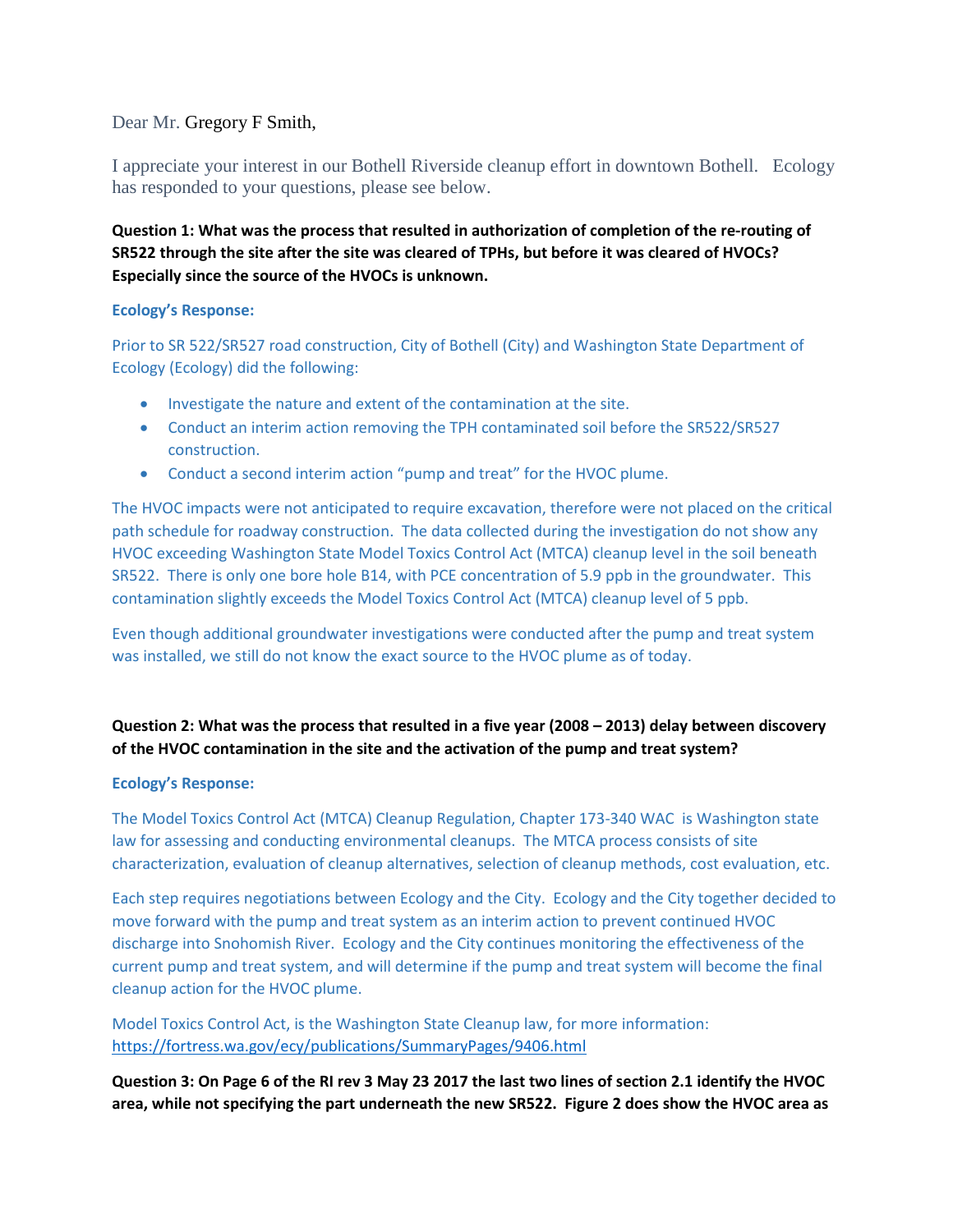## **including the new SR522 section. How will it be established that this part of the HVOC area has been cleared of HVOCs?**

#### **Ecology's Response:**

- Groundwater data collected to date confirmed HVOC exceedances south of the new SR522.
- Groundwater data were collected beneath SR522 before the roadway construction. The data do not show any HVOC exceedances, except one bore hole B14 with PCE concentration of 5.9 ppb. This contamination slightly exceeding the MTCA cleanup level of 5 ppb.
- Groundwater data were also collected north of SR522 after the road construction. These data do not show any HVOC exceedances.

We have revised the Figure 2, and included it in the most recent RI report.

#### [https://cityofbothell-](https://cityofbothell-my.sharepoint.com/personal/nduta_mbuthia_bothellwa_gov/_layouts/15/guestaccess.aspx?folderid=074aaff2bc16e432d85063c1811638f54&authkey=AeZgIT0JBH7pA0vBEKs4xlQ&expiration=2017-12-22T08%3A00%3A00.000Z&e=9fca37f9c2bc4d828701345e202e1763)

[my.sharepoint.com/personal/nduta\\_mbuthia\\_bothellwa\\_gov/\\_layouts/15/guestaccess.aspx?fo](https://cityofbothell-my.sharepoint.com/personal/nduta_mbuthia_bothellwa_gov/_layouts/15/guestaccess.aspx?folderid=074aaff2bc16e432d85063c1811638f54&authkey=AeZgIT0JBH7pA0vBEKs4xlQ&expiration=2017-12-22T08%3A00%3A00.000Z&e=9fca37f9c2bc4d828701345e202e1763) [lderid=074aaff2bc16e432d85063c1811638f54&authkey=AeZgIT0JBH7pA0vBEKs4xlQ&expirati](https://cityofbothell-my.sharepoint.com/personal/nduta_mbuthia_bothellwa_gov/_layouts/15/guestaccess.aspx?folderid=074aaff2bc16e432d85063c1811638f54&authkey=AeZgIT0JBH7pA0vBEKs4xlQ&expiration=2017-12-22T08%3A00%3A00.000Z&e=9fca37f9c2bc4d828701345e202e1763) [on=2017-12-22T08%3A00%3A00.000Z&e=9fca37f9c2bc4d828701345e202e1763](https://cityofbothell-my.sharepoint.com/personal/nduta_mbuthia_bothellwa_gov/_layouts/15/guestaccess.aspx?folderid=074aaff2bc16e432d85063c1811638f54&authkey=AeZgIT0JBH7pA0vBEKs4xlQ&expiration=2017-12-22T08%3A00%3A00.000Z&e=9fca37f9c2bc4d828701345e202e1763)

The final report will be posted on-line at<https://fortress.wa.gov/ecy/gsp/Sitepage.aspx?csid=427> and available at the repositories.

Further, this area may not be cleared of HVOCs. The City will be required to file deed restrictions for this area.

## **Question 4: On Page 7, calculation methods are shown for particle velocity. What qualifies as a "particle"?**

#### **Ecology's Response:**

The term "particle velocity" is a bit of technical jargon. It describes the average horizontal speed at which something inert contained in the ground water (an imaginary "particle", such as a molecule of H2O) travels. This is in contrast to the speed at which some chemicals travel in ground water. It may be faster or slower than the "particle" velocity. This is due to physical processes such as dispersion, or slowing down of the contaminants. An example is sticking to soil particles.

**Question 5: On Page 9 methods of gathering screening information involving soil color, odor and photoionization readings are described. Such information was used to help establish the boundary of the TPH contaminated area. Are color and odor sensitivity thresholds sensitive enough for all contaminants of interest? Is photoionization sensitive to both gasoline and "lubricants" and other contaminants of interest? What happens next if screening information for a soil specimen is not positive?**

#### **Ecology's Response:**

Field screening is generally used to:

- 1) decide which samples to send to the laboratory, for chemicals that are detectable by these methods,
- 2) help guide excavation during cleanup.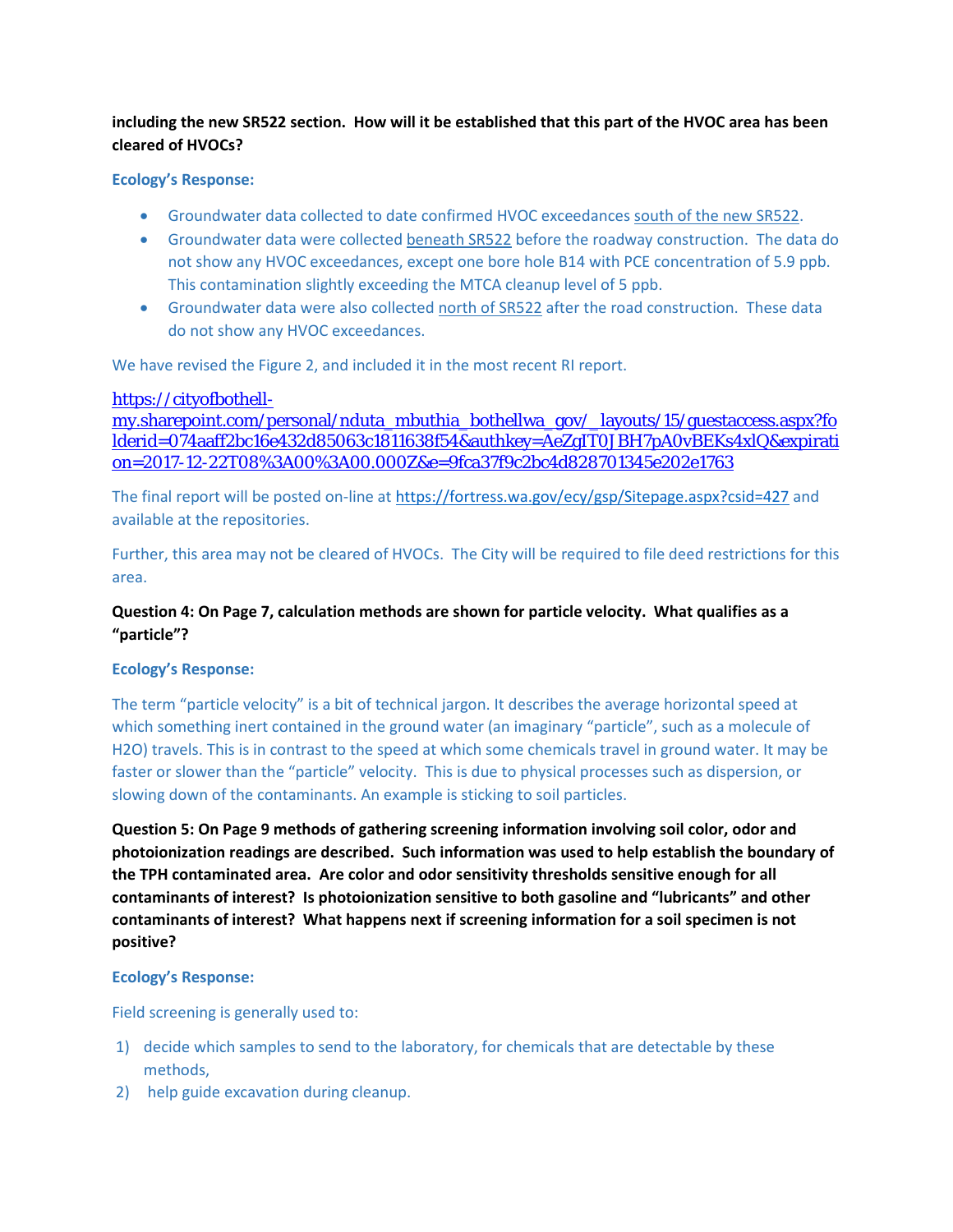For example, if a lab sample shows contamination in a distinct, gray-colored, odorous lens of soil, then we dig out that lens based on visual/odor cues. We test it again using the lab when we think it is all removed.

Volatile chemicals such as gasoline are more readily detected with a photoionization detector, but in many cases non-volatile petroleum like oil can still exhibit odor and visual staining. With or without field screening indicators, we always rely on the lab testing results to establish regulatory compliance.

#### If screening information is not positive, it usually means there is no contamination.

**Question 6: In Table 2, Soil Results, in the benzene column, several measurements are reported with a preceding "<". The "<" likely indicates the laboratory is asserting that the benzene content of the sample is less than the indicated numerical value. When such an indicated numerical value was larger than an identified critical value, it appears that the information was used anyway, how? Was the testing laboratory asked to clarify the situation and to repeat the tests in these circumstances?**

#### **Ecology's Response:**

The "<" indicates no benzene was detected. The lab's quantitation limit which is the value to the right of the "<". This is the same as a "U" flag (see below), e.g., <0.2 = 0.2U.

The latter is how the labs report, the former is how we show it, for clarity. Typically the reporting limit is higher than usual where other contaminants are present in the sample at high concentrations.

This is because 1) the other compounds "mask" the compound of interest, i.e., make it harder to extract and detect, and 2) the entire sample has to be diluted to measure those other chemicals, because if the concentration is too high, the instrument can't measure accurately.

All of the samples where quantitation limits are elevated and exceed the cleanup levels, represent soils that were excavated. There are no confirmation samples (used to verify that cleanup goals were met) where reporting limits exceeded the state cleanup levels.

#### **Question 7: Figure 10 doesn't show results for vinyl chloride.**

#### **Ecology's Response:**

Yes, you are correct. The figure does not show the vinyl chloride. The figure will be provided in the final Remedial Investigation (RI) report.

**Question 8: Table 3.1 states "Cr standards based on Cr(III). With this sort of heading, if you report Cr, you should establish that the chromium is in the +3 oxidation state. That would be a separate experiment, but it is not reported that it was done. Different oxidation states of chromium present different degrees of hazard.**

#### **Ecology's Response:**

The more reliable and standard lab test for chromium measures the total of Cr III and VI. It is generally accepted that hexavalent chromium (CrVI), which is more toxic and has lower cleanup levels. It is very unlikely to occur at sites where:

1) there is no known man-made source of chromium (e.g., a metal plating operation),